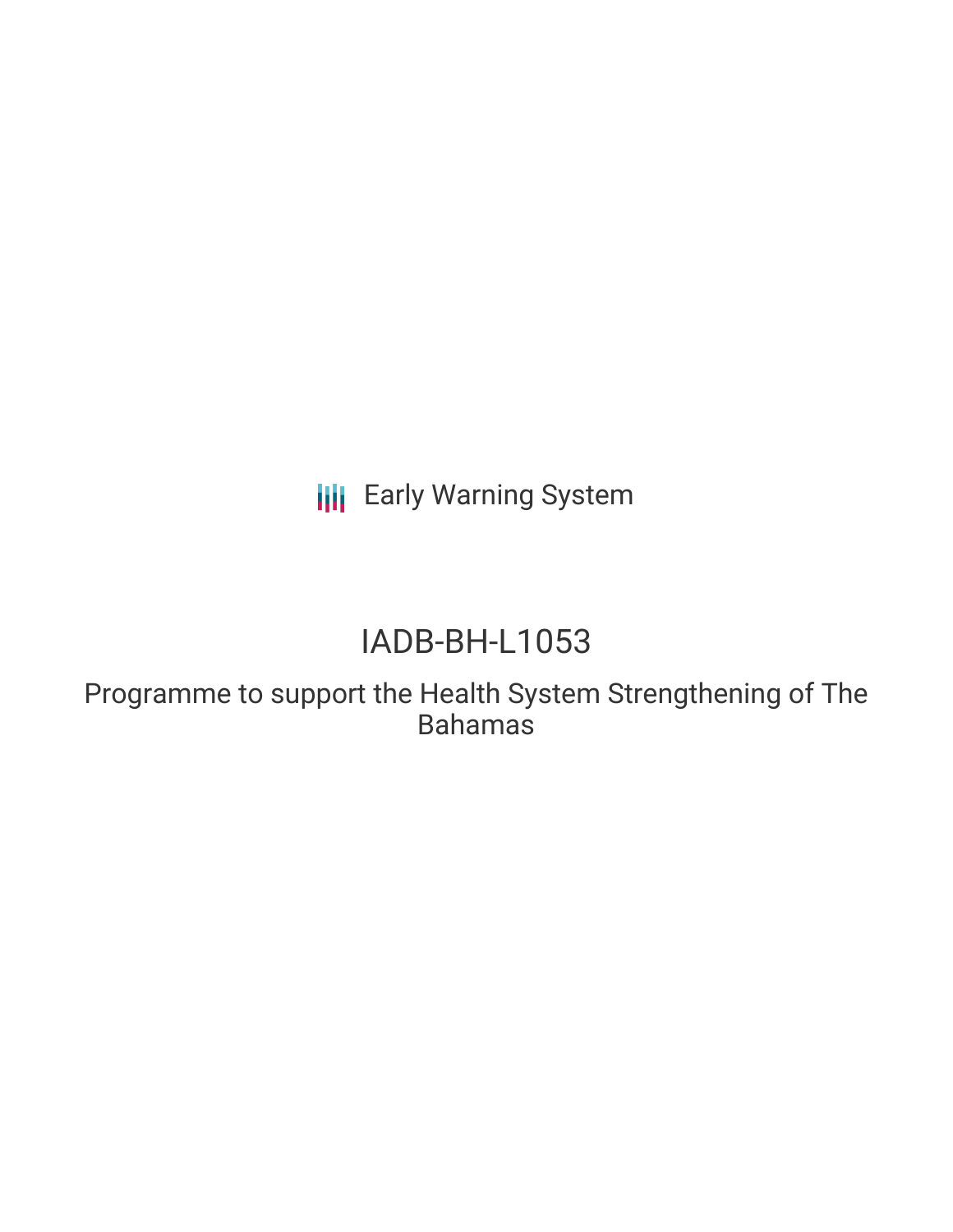

#### **Quick Facts**

| <b>Countries</b>               | Bahamas                                |
|--------------------------------|----------------------------------------|
| <b>Financial Institutions</b>  | Inter-American Development Bank (IADB) |
| <b>Status</b>                  | Approved                               |
| <b>Bank Risk Rating</b>        | B                                      |
| <b>Borrower</b>                | Government of Bahamas                  |
| <b>Sectors</b>                 | <b>Education and Health</b>            |
| <b>Investment Type(s)</b>      | Loan                                   |
| <b>Investment Amount (USD)</b> | $$40.00$ million                       |
| <b>Project Cost (USD)</b>      | \$40.00 million                        |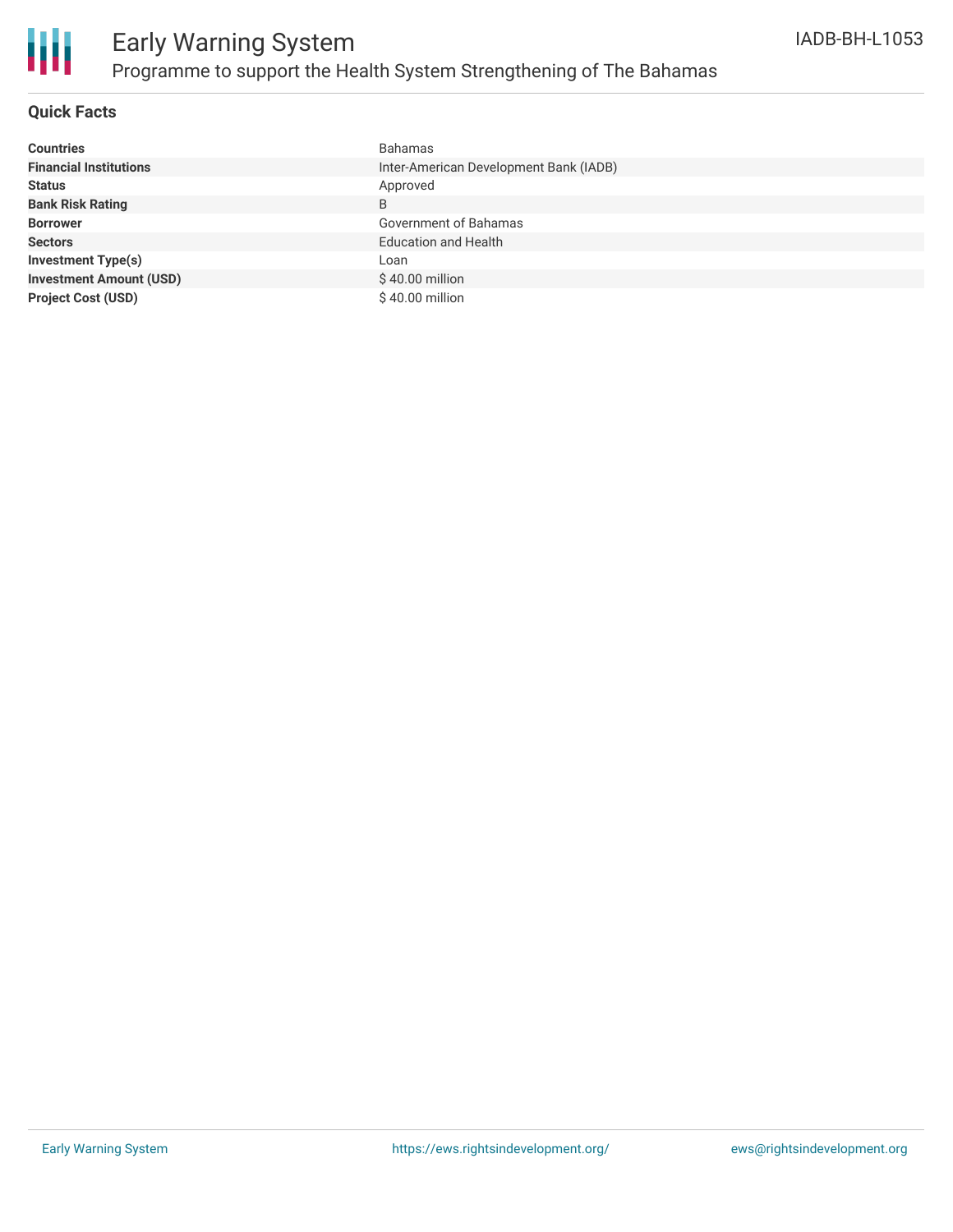

#### **Project Description**

The overall objective is to reduce the morbidity and mortality caused by COVID-19, mitigate the indirect impacts of the pandemic on the health status of the population, and strengthen the preparedness of the health system of The Bahamas for future health risks.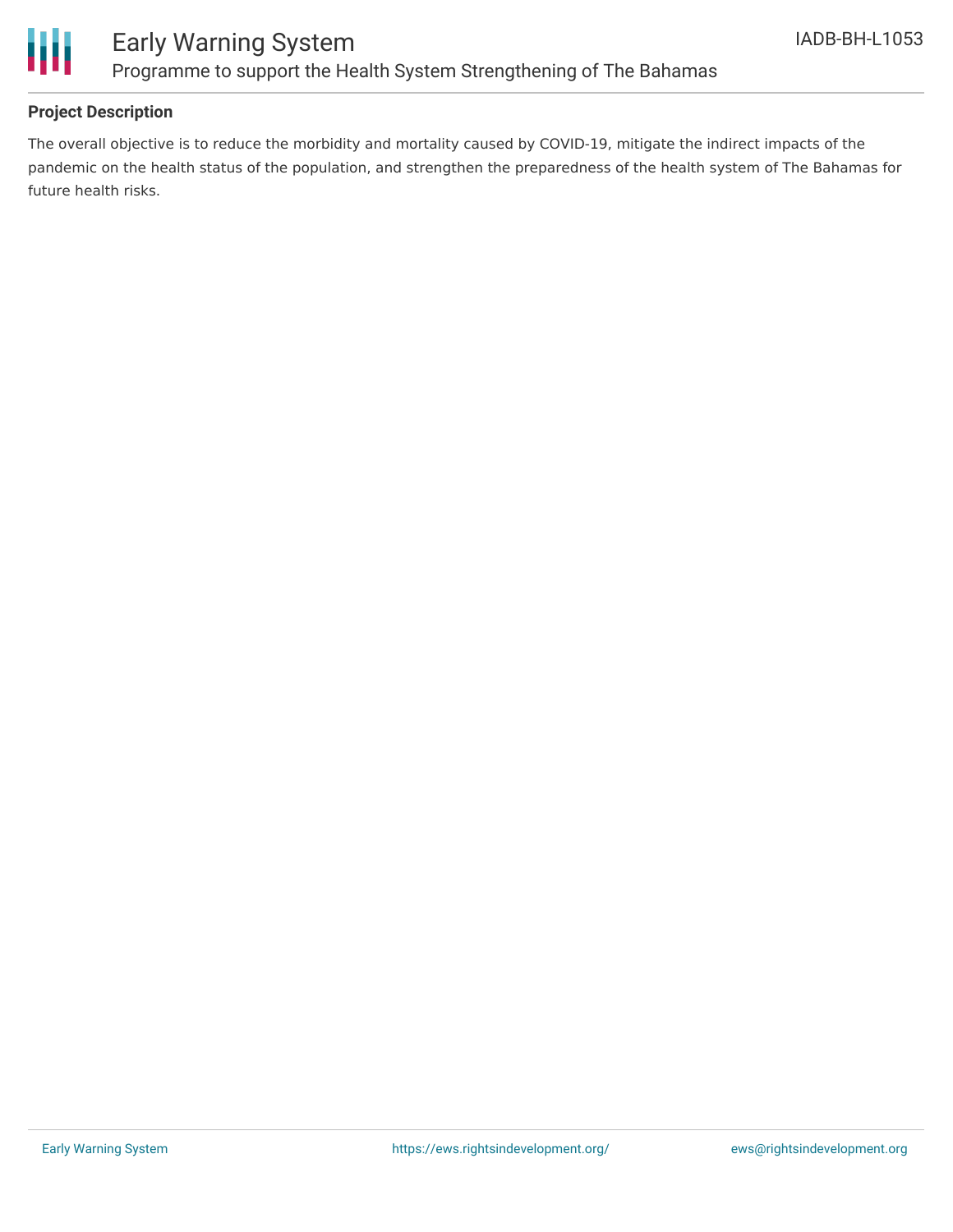

### Early Warning System Programme to support the Health System Strengthening of The Bahamas

#### **Investment Description**

• Inter-American Development Bank (IADB)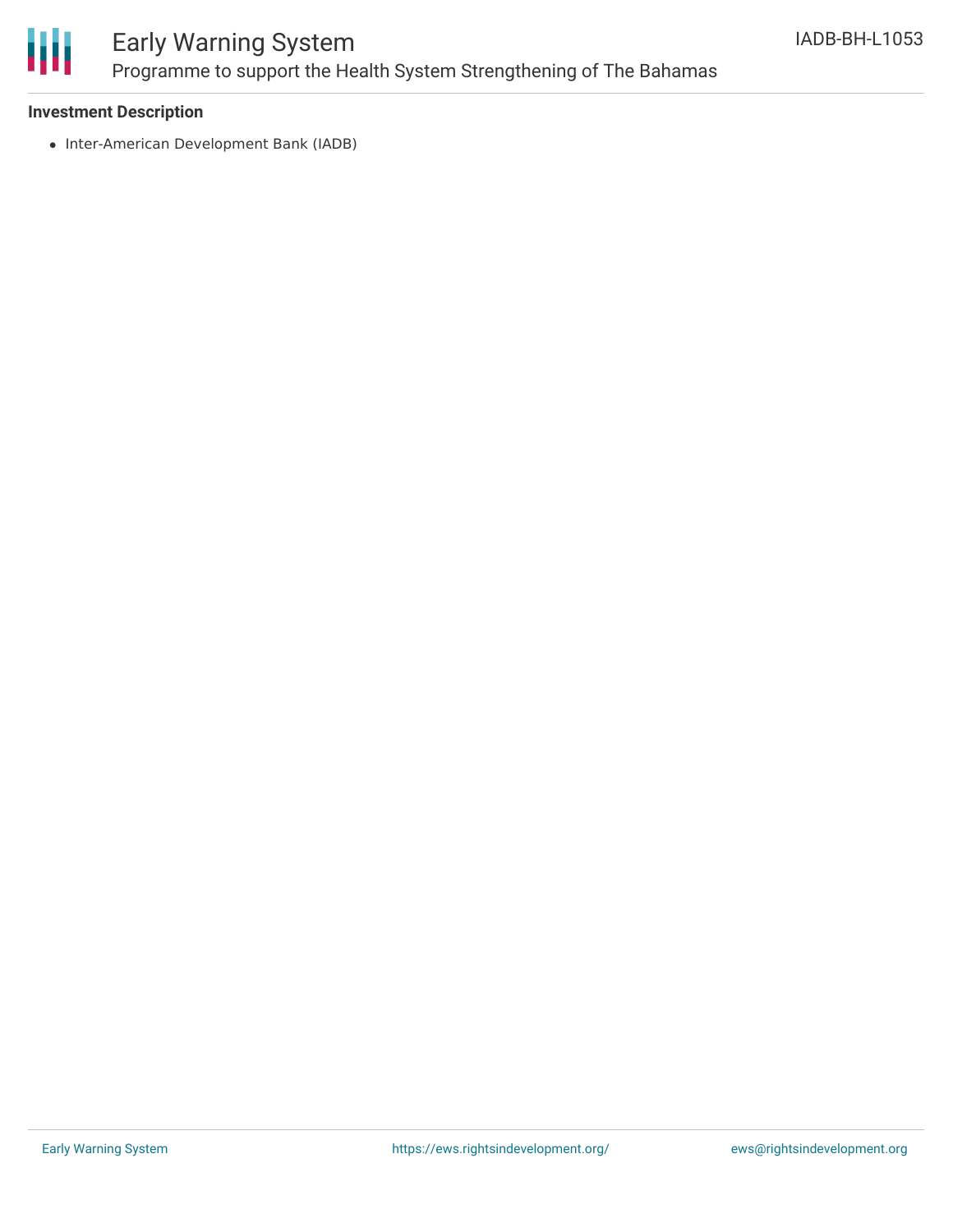

#### **Contact Information**

#### ACCOUNTABILITY MECHANISM OF IADB

The Independent Consultation and Investigation Mechanism (MICI) is the independent complaint mechanism and fact-finding body for people who have been or are likely to be adversely affected by an Inter-American Development Bank (IDB) or Inter-American Investment Corporation (IIC)-funded project. If you submit a complaint to MICI, they may assist you in addressing the problems you raised through a dispute-resolution process with those implementing the project and/or through an investigation to assess whether the IDB or IIC is following its own policies for preventing or mitigating harm to people or the environment. You can submit a complaint by sending an email to MICI@iadb.org. You can learn more about the MICI and how to file a complaint at http://www.iadb.org/en/mici/mici,1752.html (in English) or http://www.iadb.org/es/mici/mici,1752.html (Spanish).